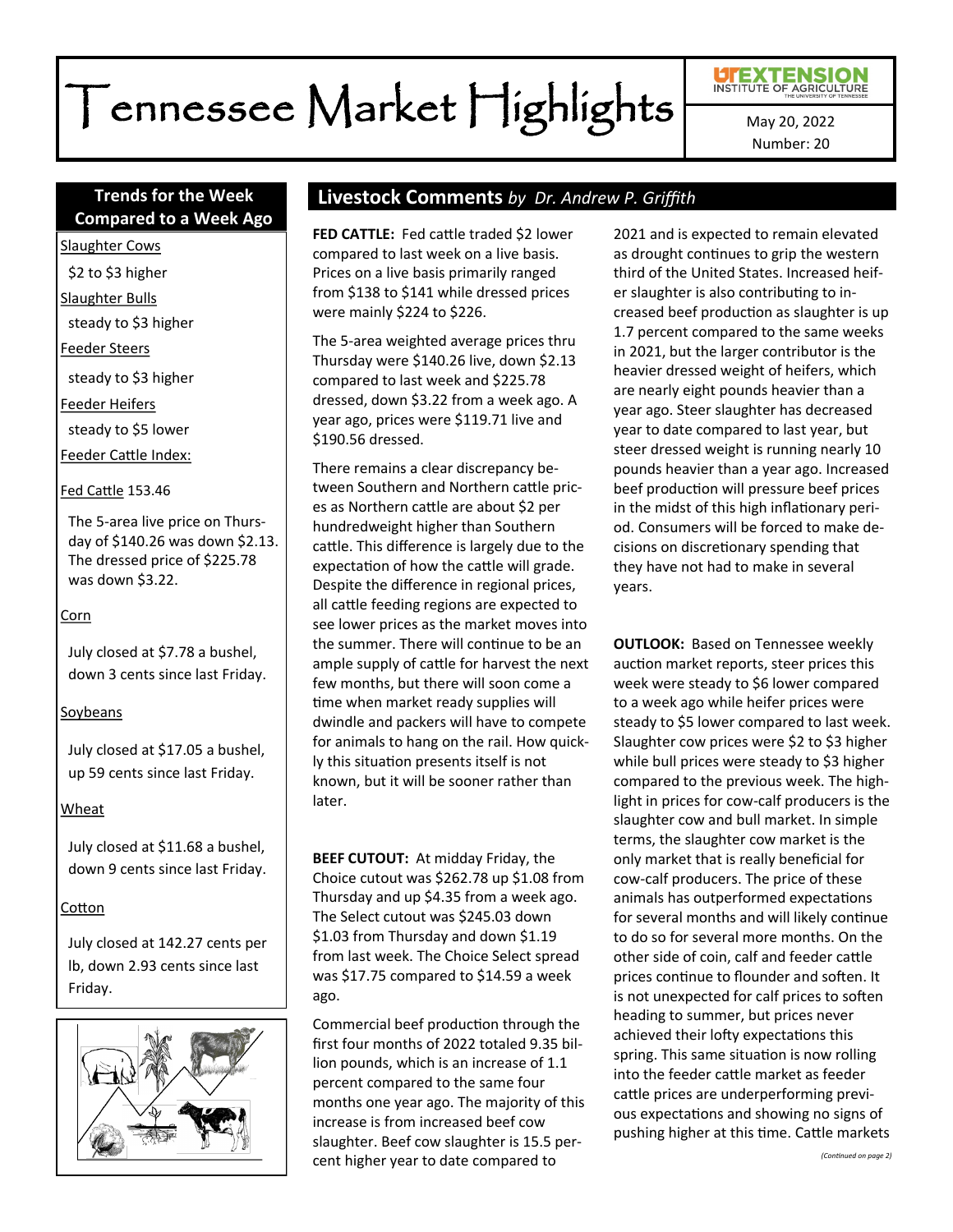# **Livestock Comments** by Dr. Andrew Griffith rain is not received in the near term. What can a producer

*(Continued from page 1)*

are certainly in a precarious situation as inflation rages out of control for most goods and input costs continue to escalate. However, cattle prices are not experiencing any similar type of price escalation. This leaves cattle producers between a rock and a hard place as they attempt to manage through underperforming markets in hope of higher prices the next few years. In order to avoid complete pessimism, the fundamentals in the cattle market certainly point to higher cattle prices in coming months and years. The breeding herd continues to decline, which means fewer calves this year and in futures years. Thus, higher prices should be expected. Additionally, if conditions change in such a manner for cattle producers to begin rebuilding the cattle herd then that will lead to fewer heifers heading to the feedlot, which will also support calf and feeder cattle prices. Timing will be important.

**ASK ANDREW, TN THINK TANK:** Here are a few questions I have been receiving. What is the value of hay this year? How can I afford to apply fertilizer? What can be done to offset high input prices? It would be ignorant to supply some blanket recommendation to these questions for each and every producer, but a blanket recommendation may be at hand if

afford not to do, and what can a producer afford to do? The answer is different for everyone, but producers will likely have to do some things they are not accustomed to doing. It appears hay and pasture are both in short supply this year, which increases production costs on top of high fertilizer, commercial feed, and fuel prices. With increasing production costs and reduced pasture and hay production, some producers may be forced to sell calves early or even cull cows to ensure adequate feed availability and cash flow. Hopefully, the near term situation will improve in such a manner to bring relief, but producers should be considering their alternatives.

Please send questions and comments to [agriff14@utk.edu](mailto:agriff14@utk.edu) or send a letter to Andrew P. Griffith, University of Tennessee, P.O. Box 160, 1000 Main Entrance Dr., Spring Hill, TN 37174.

**FRIDAY'S FUTURES MARKET CLOSING PRICES:** Friday's closing prices were as follows: Live/fed cattle –June \$131.58 +0.08; August \$131.55 -0.48; October \$137.43 -0.58; Feeder cattle –May \$153.40 -0.73; August \$163.93 -1.28; September \$167.00 -0.90; October \$169.58 -0.63; July corn closed at \$7.79 down 5 cents from Thursday.

# **Crop Comments** *by Dr. Aaron Smith*

#### **Overview**

Corn, cotton, and wheat were down; soybeans were up for the week.

The December corn contract set a new contract high on Monday at \$7.66 ¼, before closing down four straight days shedding over 30 cents. Volatility is likely to continue as weather uncertainty in the U.S. and South America, inflation and recession concerns, and dramatic declines in the stock market make for unpredictable price swings. Using options strategies to remove downside price risk is worth considering for those with limited price protection for the 2022 crop.

Soybean outstanding export sales for the 2022/23 marketing year continue to be strong despite high prices. As of May 12, next marketing year sales total 418 million bushels, greater than any of the previous five-years for the same marketing week, and up 62% from last year's outstanding sales of 258 million bushels. The USDA WASDE report projects total exports for the 2022/23 marketing year of 2.2 billion bushels. Having 19% of

|                  | Previous Current |        | Change   |
|------------------|------------------|--------|----------|
| <b>USD</b> Index | 104.70           | 103.28 | $-141$   |
| Crude Oil        | 110.32           | 113.23 | 2.91     |
| D.ITA            | 31,956           | 30,807 | $-1.149$ |

the marketing year total in outstanding sales, three months before the start of the marketing year, is indicative of strong global demand and supply concerns. For comparison, cotton outstanding export sales for the 2022/23 marketing year are up 67% compared to last year, whereas corn is down 38% and wheat down 23%.

December cotton futures set a new contract high of 133.79 cents on Tuesday, however quickly retreated to 125 cents by Friday. There is still bullish momentum in cotton markets. Unfixed call sales-to-purchases were 10:1 for the July contract and 56% of U.S. cotton area remains in drought with 30% in extreme or exceptional drought. Recession fears, declines in equity markets, and easing of the drought conditions are the primary factors that could trigger a bearish turn in cotton futures.

Since Russia invaded Ukraine on February 24, July wheat futures have traded between \$8.50 and \$12.84, a \$4.34 trading range. For reference, in May 2019, wheat futures traded at \$4.20. It is not just Ukraine-Russia that has contributed to volatility in wheat markets. The drought in the southern plains and potential export restrictions in India have added to the uncertainty.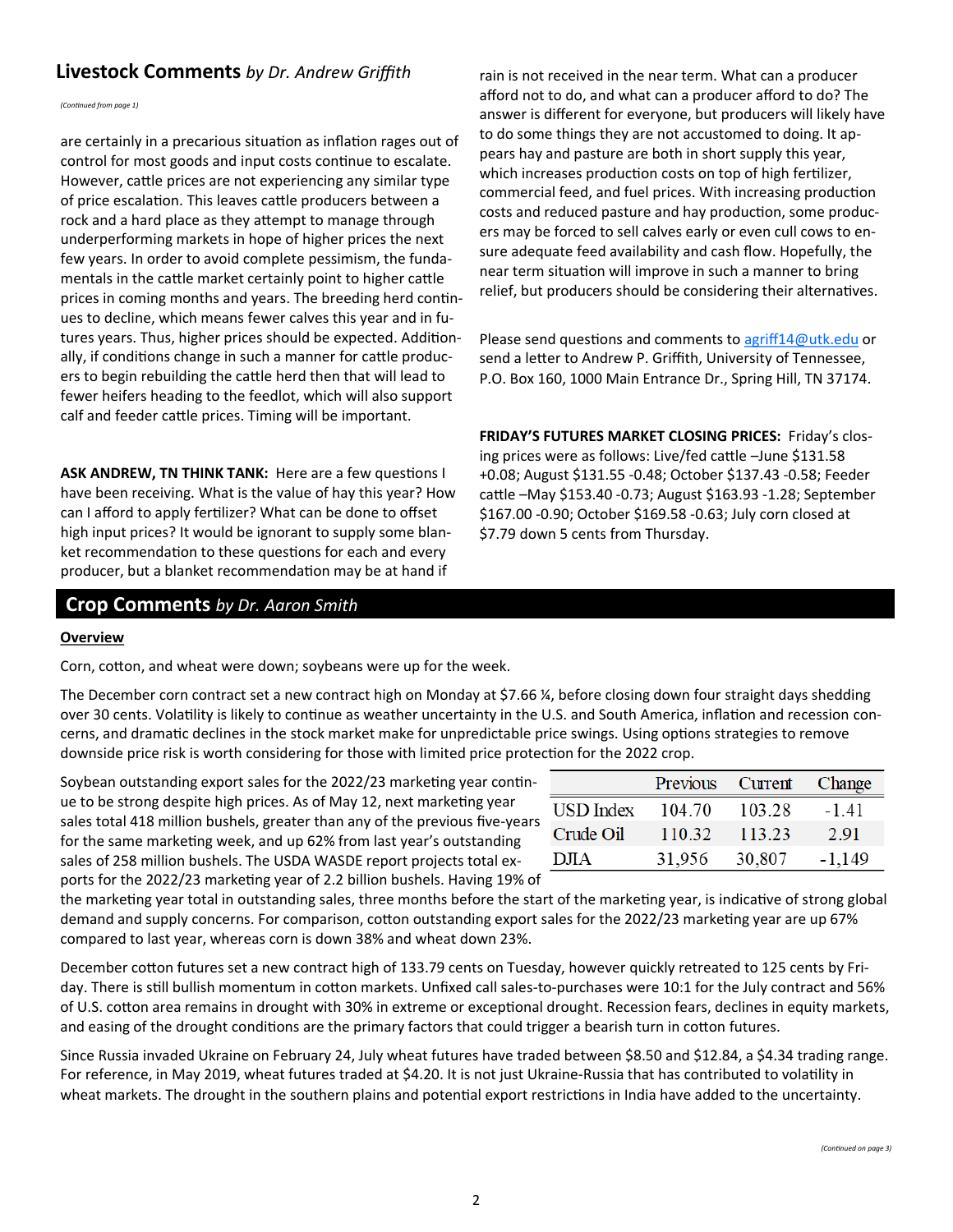# **Crop Comments** *by Dr. Aaron Smith*

#### **Corn**

Ethanol production for the week ending May 13 was 0.991 million barrels per day, unchanged from the previous week. Ethanol stocks were 23.791 million barrels, down 349,000 compared to last week. Corn net sales reported by exporters for May 6-12, 2022, were up compared to last week with net sales of 17.1 million bushels for the 2021/22 marketing year and 23.2 million bushels for the 2022/23 marketing year. Exports for the same period were down 8% from last week at 54.3 million bushels. Corn export sales and commitments were 93% of the USDA estimated total exports for the 2021/22 marketing year (September 1 to August 31) compared to the previous 5-year average of 95%. Across Tennessee, average corn basis (cash price-nearby futures price) weakened or remained unchanged at West, Northwest, West-Central, North-Central, and Mississippi River elevators and barge points. Overall, basis for the week ranged from 35 under to 15 over, with an average of 6 under the July futures at elevators and barge points. July 2022 corn futures closed at \$7.78, down 3 cents since last Friday. For the week, July 2022 corn futures traded between \$7.73 and \$8.10. Jul/Sep and Jul/Dec future spreads were -31 and -46 cents.

| <b>Corn</b>     | <b>Jul 22</b> | Change     | Dec 22 | Change     | <b>December Corn Futures</b>                                                    |
|-----------------|---------------|------------|--------|------------|---------------------------------------------------------------------------------|
| Price           | \$7.78        | $-$ \$0.03 | \$7.32 | $-$ \$0.16 | 800                                                                             |
| Support         | \$7.65        | $-$0.08$   | \$7.18 | $-$ \$0.08 | 750<br>ハハ<br>700                                                                |
| Resistance      | \$7.98        | $-$ \$0.11 | \$7.52 | $-$ \$0.16 | 650<br>600                                                                      |
| 20 Day MA       | \$7.93        | $-$ \$0.03 | \$7.40 | \$0.01     | ushel<br>550<br>500                                                             |
| 50 Day MA       | \$7.65        | \$0.07     | \$7.10 | \$0.10     | Cents/B<br>450<br>400                                                           |
| 100 Day MA      | \$7.01        | \$0.10     | \$6.46 | \$0.09     | 350<br>300                                                                      |
| 4-Week High     | \$8.24        | \$0.00     | \$7.66 | \$0.08     | 3018 - 1478 - 1478 - 2014 - 2014 - 2014 - 2014 - 314 - 324 - 324<br>1.0ec 1.0ec |
| 4-Week Low      | \$7.69        | \$0.00     | \$7.03 | \$0.00     |                                                                                 |
| Technical Trend | Down          | $=$        | Down   |            | $-2021$<br>$-2020$<br>2022                                                      |

Nationally, the Crop Progress report estimated corn planted at 49% compared to 22% last week, 78% last year, and a 5-year average of 67%; and corn emerged at 14% compared to 5% last week, 38% last year, and a 5-year average of 32%. In Tennessee, corn planted was estimated at 84% compared to 64% last week, 84% last year, and a 5-year average of 84%; and corn emerged at 48% compared to 25% last week, 64% last year, and a 5-year average of 65%. September 2022 corn futures closed at \$7.47, down 10 cents since last Friday. New crop cash prices at elevators and barge points ranged from \$7.01 to \$7.77. December 2022 corn futures closed at \$7.32, down 16 cents since last Friday. Downside price protection could be obtained by purchasing a \$7.40 December 2022 Put Option costing 72 cents establishing a \$6.68 futures floor.

#### **Soybeans**

Net sales reported by exporters were up compared to last week with net sales of 27.7 million bushels for the 2021/22 marketing year and 5.5 million bushes for the 2022/23 marketing year. Exports for the same period were up 102% compared to last week at 35.2 million bushels. Soybean export sales and commitments were 102% of the USDA estimated total annual exports for the 2021/22 marketing year (September 1 to August 31), compared to the previous 5-year average of 98%. Across Tennessee, average soybean basis weakened or remained unchanged at West, Northwest, West-Central, North-Central, and Mississippi River elevators and barge points. Basis ranged from even to 40 over, with an average basis of 25 over the July futures contract. July 2022 soybean futures closed at \$17.05, up 59 cents since last Friday. For the week, July 2022 soybean futures traded between \$16.45 and \$17.10. Jul/Aug and Jul/Nov future spreads were -64 and -184 cents. July 2022 soybean-to-corn price ratio was 2.19 at the end of the week. August 2022 soybean futures closed at \$16.41, up 46 cents since last Friday.

**Incorport Comment**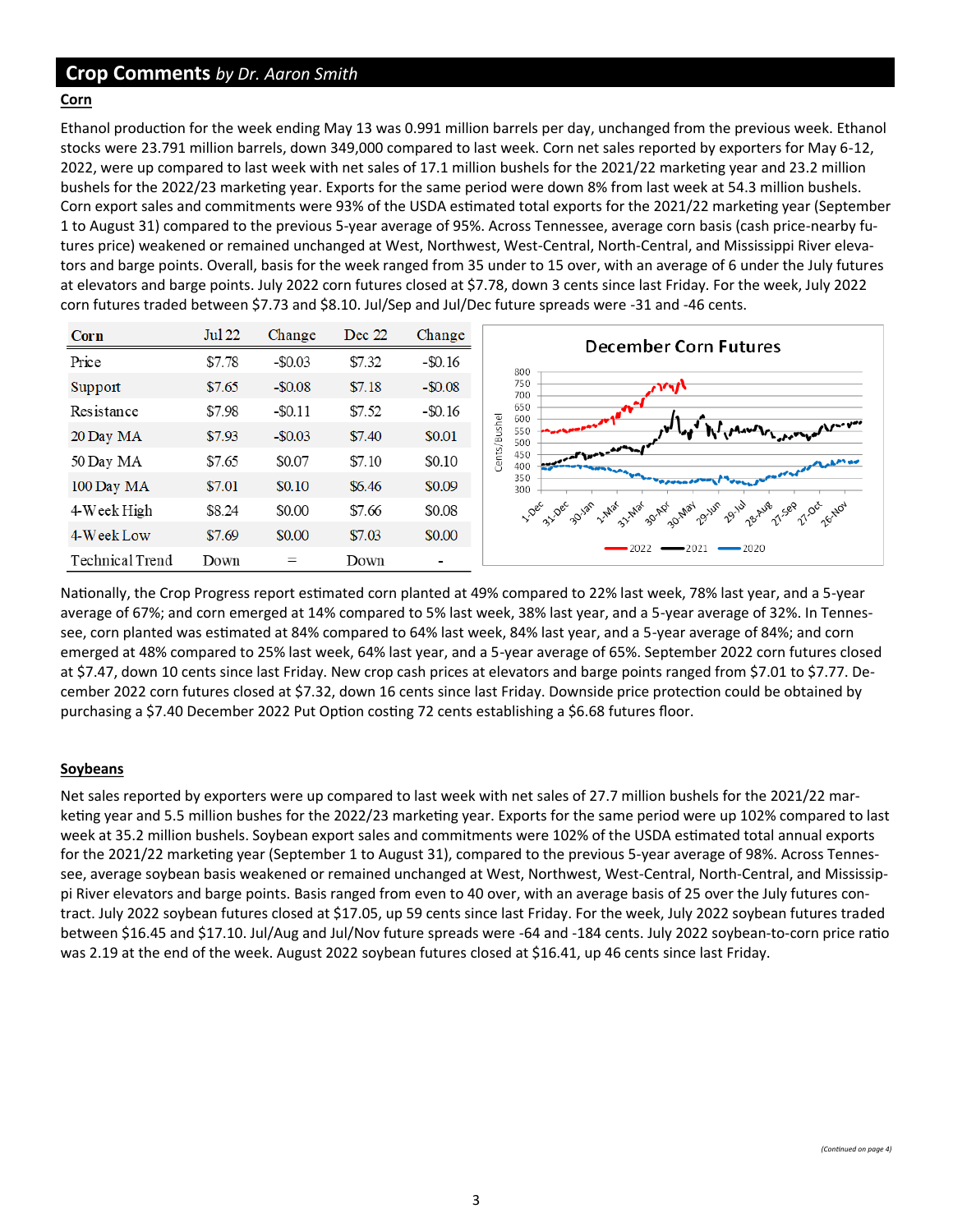# **Crop Comments** *by Dr. Aaron Smith*

| <b>Soybeans</b> | $Ju$ 1 22 | Change   | <b>Nov 22</b> | Change   |
|-----------------|-----------|----------|---------------|----------|
| Price           | \$17.05   | \$0.59   | \$15.21       | \$0.23   |
| Support         | \$16.46   | \$0.73   | \$14.74       | \$0.30   |
| Resistance      | \$17.19   | \$0.72   | \$15.38       | \$0.18   |
| 20 Day MA       | \$16.51   | $-$0.06$ | \$14.95       | $-$0.01$ |
| 50 Day MA       | \$16.52   | \$0.03   | \$14.86       | \$0.04   |
| 100 Day MA      | \$15.83   | \$0.16   | \$14.33       | \$0.12   |
| 4-Week High     | \$17.34   | \$0.00   | \$15.41       | \$0.00   |
| 4-Week Low      | \$15.78   | \$0.00   | \$14.38       | \$0.00   |
| Technical Trend | Up        | $=$      | Up            | $=$      |



Nationally, the Crop Progress report estimated soybeans planted at 30% compared to 12% last week, 58% last year, and a 5 year average of 39%; and soybeans emerged at 9% compared to 3% last week, 19% last year, and a 5-year average of 12%. In Tennessee, soybeans planted were estimated at 36% compared to 19% last week, 36% last year, and a 5-year average of 28%; and soybeans emerged at 16% compared to 4% last week, 17% last year, and a 5-year average of 10%. Nov/Dec 2022 soybeanto-corn price ratio was 2.08 at the end of the week. New crop cash soybean prices at elevators and barge points ranged from \$14.73 to \$15.56. November 2022 soybean futures closed at \$15.21, up 23 cents since last Friday. Downside price protection could be achieved by purchasing a \$15.40 November 2022 Put Option which would cost 110 cents and set a \$14.30 futures floor.

#### **Cotton**

Net sales reported by exporters were up compared to last week with net sales of 110,900 bales for the 2021/22 marketing year and 25,400 bales for the 2022/23 marketing year. Exports for the same period were down 6% compared to last week at 343,200 bales. Upland cotton export sales were 107% of the USDA estimated total annual exports for the 2021/22 marketing year (August 1 to July 31), compared to the previous 5-year average of 107%. Delta upland cotton spot price quotes for May 19 were 146.7 cents/lb (41-4-34) and 148.95 cents/lb (31-3-35). Adjusted world price (AWP) was up 2.42 cents at 143.24 cents. July 2022 cotton futures closed at 142.27 cents, down 2.93 cents since last Friday. For the week, July 2022 cotton futures traded between 141.12 and 151.95 cents. Jul/Dec and Jul/Mar cotton futures spreads were -17.09 cents and -21.43 cents.

| <b>Cotton</b>   | Jul 22 | Change  | Dec 22 | Change  |
|-----------------|--------|---------|--------|---------|
| Price           | 142.27 | $-2.93$ | 125.18 | $-2.81$ |
| Support         | 138.15 | $-2.47$ | 123.81 | 1.33    |
| Resistance      | 153.63 | 3.23    | 130.81 | 0.27    |
| 20 Day MA       | 145.35 | 1.98    | 125.74 | 2.16    |
| 50 Day MA       | 136.56 | 3.36    | 117.94 | 2.81    |
| 100 Day MA      | 126.00 | 2.11    | 108.87 | 1.95    |
| 4-Week High     | 155.95 | 0.00    | 133.79 | 3.88    |
| 4-Week Low      | 132.33 | 0.00    | 116.29 | 0.00    |
| Technical Trend | Down   |         | Up     | $=$     |

Nationally, the Crop Progress report estimated cotton planted at 37% compared to 24% last week, 36% last year, and a 5-year average of 37%. In Tennessee, cotton planted was estimated at 49%, compared to 13% last week, 21% last year, and a 5-year average of 36%. December 2022 cotton futures closed at 125.18 cents, down 2.81 cents since last Friday. Downside price protection could be obtained by purchasing a 126 cent December 2022 Put Option costing 11.09 cents establishing a 114.91 cent futures floor. March 2023 cotton futures closed at 120.84 cents, down 1.98 cents since last Friday.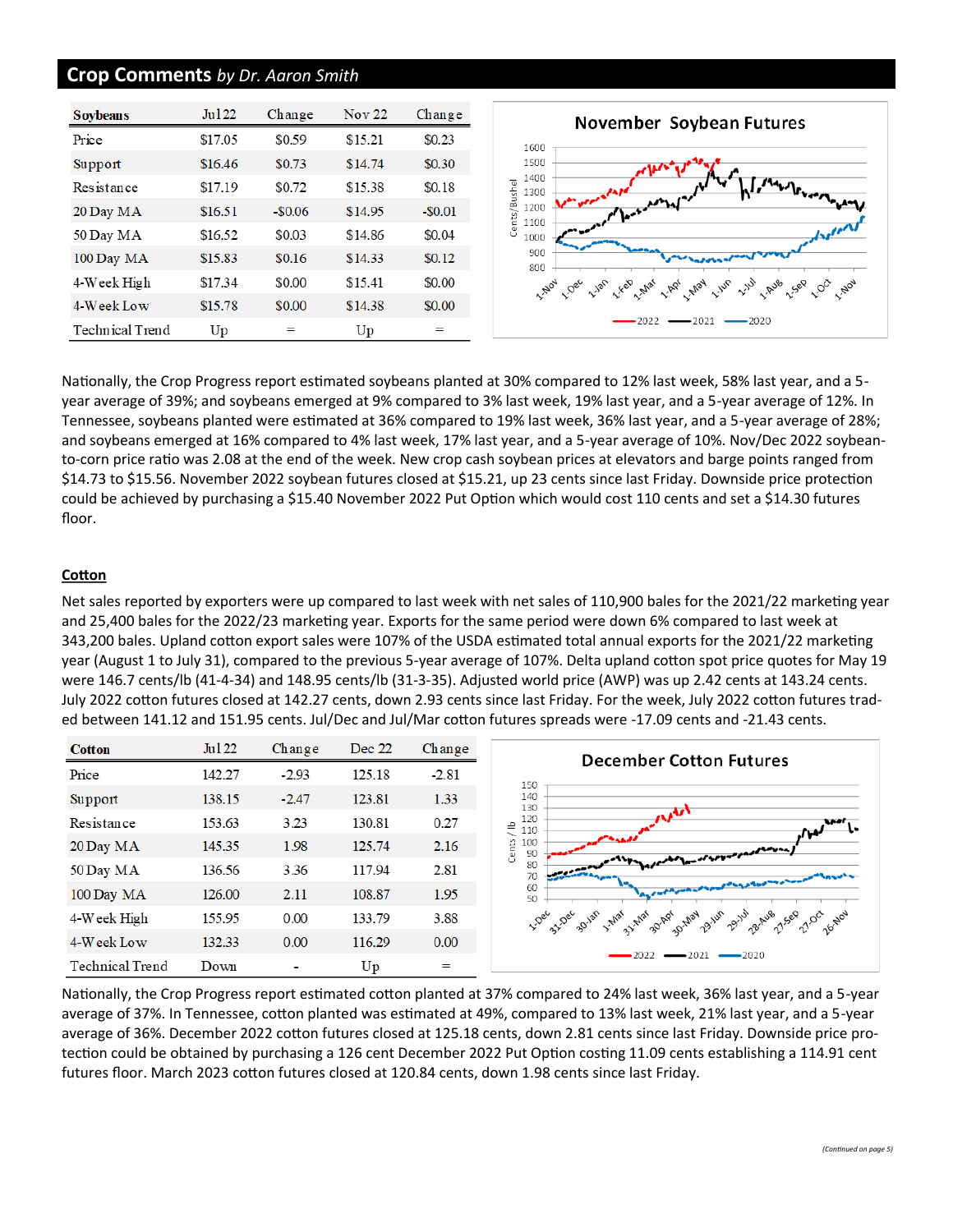# **Crop Comments** *by Dr. Aaron Smith*

#### **Wheat**

Wheat net sales reported by exporters were up compared to last week with net sales of 0.3 million bushels for the 2021/22 marketing year and 12.0 million bushels for the 2022/23 marketing year. Exports for the same period were up 44% from last week at 12.7 million bushels. Wheat export sales were 90% of the USDA estimated total annual exports for the 2021/22 marketing year (June 1 to May 31), compared to the previous 5-year average of 106%. Nationally, the Crop Progress report estimated winter wheat condition at 27% good-to-excellent and 41% poor-to-very poor; winter wheat headed at 48% compared to 33% last week, 51% last year, and a 5-year average of 53%; spring wheat planted at 39% compared to 27% last week, 83% last year, and a 5-year average of 67%; and spring wheat emerged at 16% compared to 9% last week, 44% last year, and a 5 year average of 30%. In Tennessee, winter wheat condition was estimated at 59% good-to-excellent and 7% poor-to-very poor; winter wheat jointing at 100% compared to 98% last week; winter wheat heading at 92% compared to 82% last week, 90% last year, and a 5-year average of 94%; and winter wheat coloring at 7%. Wheat cash prices at elevators and barge points ranged from \$11.00 to \$12.38. July 2022 wheat futures closed at \$11.68, down 9 cents since last Friday. July 2022 wheat futures traded between \$11.68 and \$12.84 this week. Downside price protection could be obtained by purchasing an \$11.70 July 2022 Put Option costing 60 cents establishing an \$11.10 futures floor. July wheat-to-corn price ratio was 1.50. Jul/Sep and Jul/Dec future spreads were 6 and 11 cents. New crop wheat cash prices at elevators and barge points ranged from \$11.45 to \$12.42.



September 2022 wheat futures closed at \$11.74, down 7 cents since last Friday. December 2022 wheat futures closed at \$11.79, down 6 cents since last Friday.

#### **Additional Information:**

*Links for data presented*:

U.S. Export Sales - [https://apps.fas.usda.gov/export](https://apps.fas.usda.gov/export-sales/esrd1.html)-sales/esrd1.html

USDA FAS: Weekly Export Performance Indicator - <https://apps.fas.usda.gov/esrquery/esrpi.aspx> EIA: Weekly ethanol Plant Production - [https://www.eia.gov/dnav/pet/pet\\_pnp\\_wprode\\_s1\\_w.htm](https://www.eia.gov/dnav/pet/pet_pnp_wprode_s1_w.htm) EIA: Weekly Supply Estimates - [https://www.eia.gov/dnav/pet/pet\\_sum\\_sndw\\_a\\_EPOOXE\\_sae\\_mbbl\\_w.htm](https://www.eia.gov/dnav/pet/pet_sum_sndw_a_EPOOXE_sae_mbbl_w.htm) Upland Cotton Reports - [https://www.fsa.usda.gov/FSA/epasReports?area=home&subject=ecpa&topic=fta](https://www.fsa.usda.gov/FSA/epasReports?area=home&subject=ecpa&topic=fta-uc)-uc Tennessee Crop Progress - [https://www.nass.usda.gov/Statistics\\_by\\_State/Tennessee/Publications/](https://www.nass.usda.gov/Statistics_by_State/Tennessee/Publications/Crop_Progress_&_Condition/) [Crop\\_Progress\\_&\\_Condition/](https://www.nass.usda.gov/Statistics_by_State/Tennessee/Publications/Crop_Progress_&_Condition/)

U.S. Crop Progress - <http://usda.mannlib.cornell.edu/MannUsda/viewDocumentInfo.do?documentID=1048> USDA AMS: Market News - [https://www.ams.usda.gov/market](https://www.ams.usda.gov/market-news/search-market-news)-news/search-market-news

If you would like further information or clarification on topics discussed in the crop comments section or would like to be added to our free email list please contact me at aaron.smith@utk.edu.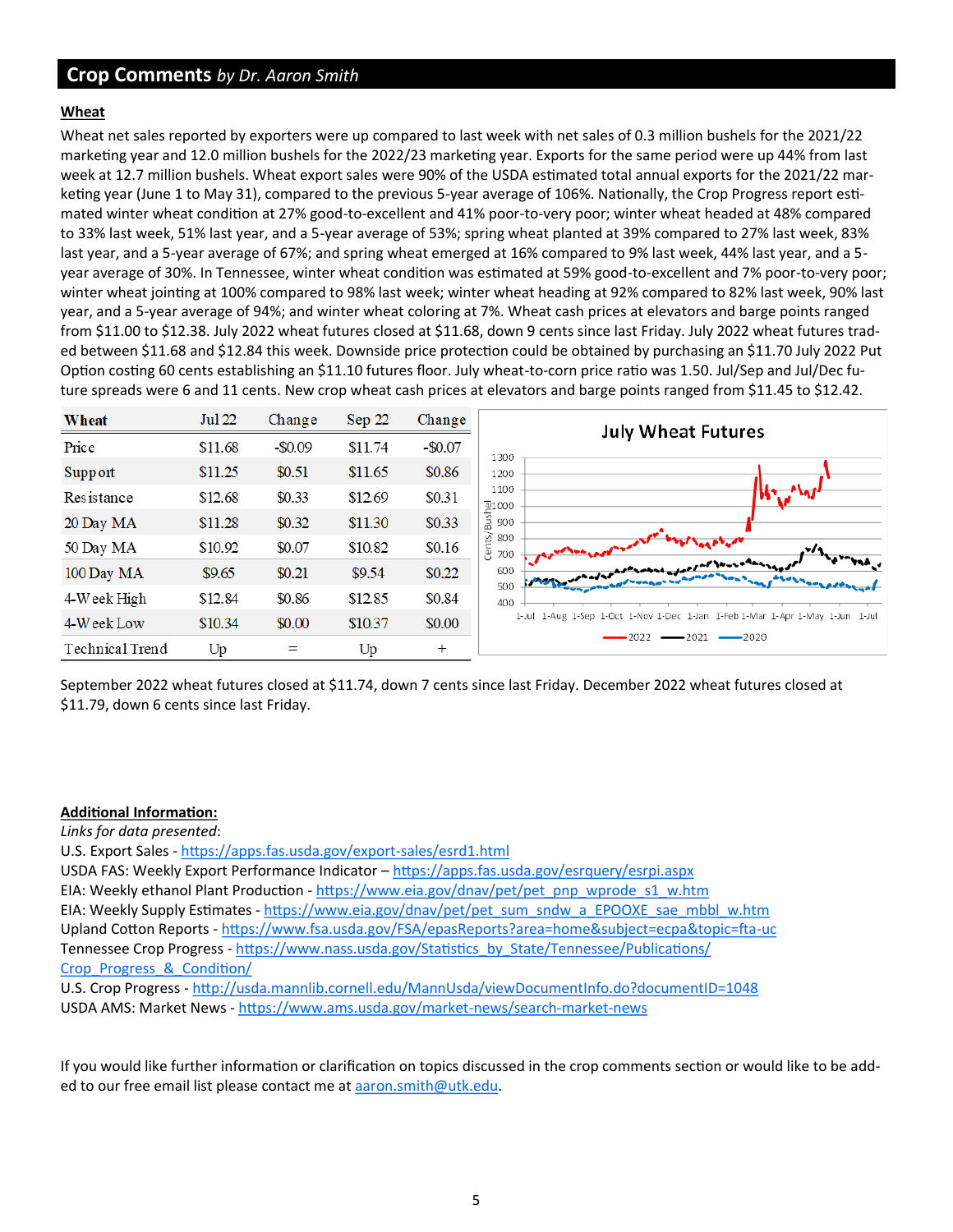|                                                                             |                                               | <b>Prices Paid to Farmers by Elevators</b> |         |         |         |  |  |  |  |
|-----------------------------------------------------------------------------|-----------------------------------------------|--------------------------------------------|---------|---------|---------|--|--|--|--|
|                                                                             | Friday, May 13, 2022---Thursday, May 19, 2022 |                                            |         |         |         |  |  |  |  |
|                                                                             | Friday<br>Monday<br>Tuesday<br>Wednesday      |                                            |         |         |         |  |  |  |  |
|                                                                             | Average                                       | Average                                    | Average | Average | Average |  |  |  |  |
| No. 2 Yellow Soybeans                                                       | -----------------------------------           |                                            |         |         |         |  |  |  |  |
| Northwest                                                                   | 16.47                                         | 16.57                                      | 16.78   | 16.63   | 16.91   |  |  |  |  |
| North Central                                                               |                                               |                                            |         |         |         |  |  |  |  |
| West Central                                                                |                                               |                                            |         |         |         |  |  |  |  |
| West                                                                        | 16.87                                         | 16.97                                      | 17.18   | 17.03   | 17.28   |  |  |  |  |
| Mississippi River                                                           | 16.87                                         | 16.96                                      | 17.16   | 17.00   | 17.28   |  |  |  |  |
| <b>Yellow Corn</b>                                                          |                                               |                                            |         |         |         |  |  |  |  |
| <b>Northwest</b>                                                            | 7.76                                          | 8.05                                       | 7.96    | 7.77    | 7.78    |  |  |  |  |
| North Central                                                               | 7.46                                          | 7.75                                       | 7.66    | 7.47    | 7.48    |  |  |  |  |
| <b>West Central</b>                                                         | 7.86                                          | 8.15                                       | 8.06    | 7.87    | 7.88    |  |  |  |  |
| West                                                                        | 7.92                                          | 8.21                                       | 8.12    | 7.93    | 7.94    |  |  |  |  |
| Mississippi River                                                           | 7.98                                          | 8.25                                       | 8.14    | 7.95    | 7.78    |  |  |  |  |
| <b>Wheat</b>                                                                |                                               |                                            |         |         |         |  |  |  |  |
| Northwest                                                                   |                                               |                                            |         |         |         |  |  |  |  |
| North Central                                                               | 11.38                                         | 12.08                                      | 12.38   | 11.91   | 11.61   |  |  |  |  |
| West                                                                        |                                               |                                            |         |         |         |  |  |  |  |
| Mississippi River                                                           | 10.78                                         | 11.48                                      | 11.78   | 11.31   | 11.01   |  |  |  |  |
| Cotton                                                                      | -\$/pound--                                   |                                            |         |         |         |  |  |  |  |
| Memphis<br>144.20-146.45<br>147.46-149.71<br>143.47-145.72<br>149.65-151.90 |                                               |                                            |         |         |         |  |  |  |  |









# **Futures Settlement Prices: Crops & Livestock**

Corn: [https://www.cmegroup.com/trading/agricultural/grain](https://www.cmegroup.com/trading/agricultural/grain-and-oilseed/corn.html)-and-oilseed/corn.html Soybeans: [https://www.cmegroup.com/trading/agricultural/grain](https://www.cmegroup.com/trading/agricultural/grain-and-oilseed/soybean.html)-and-oilseed/soybean.html Wheat: [https://www.cmegroup.com/trading/agricultural/grain](https://www.cmegroup.com/trading/agricultural/grain-and-oilseed/wheat.html)-and-oilseed/wheat.html Soybean Meal: [https://www.cmegroup.com/trading/agricultural/grain](https://www.cmegroup.com/trading/agricultural/grain-and-oilseed/soybean-meal.html)-and-oilseed/soybean-meal.html Cotton: [https://www.theice.com/products/254/Cotton](https://www.theice.com/products/254/Cotton-No-2-Futures/data?marketId=5352193)-No-2-Futures/data?marketId=5352193 Live Cattle: [https://www.cmegroup.com/trading/agricultural/livestock/live](https://www.cmegroup.com/trading/agricultural/livestock/live-cattle.html)-cattle.html Feeder Cattle: [https://www.cmegroup.com/trading/agricultural/livestock/feeder](https://www.cmegroup.com/trading/agricultural/livestock/feeder-cattle.html)-cattle.html Lean Hogs: [https://www.cmegroup.com/trading/agricultural/livestock/lean](https://www.cmegroup.com/trading/agricultural/livestock/lean-hogs.html)-hogs.html Class III Milk: [https://www.cmegroup.com/trading/agricultural/dairy/class](https://www.cmegroup.com/trading/agricultural/dairy/class-iii-milk.html)-iii-milk.html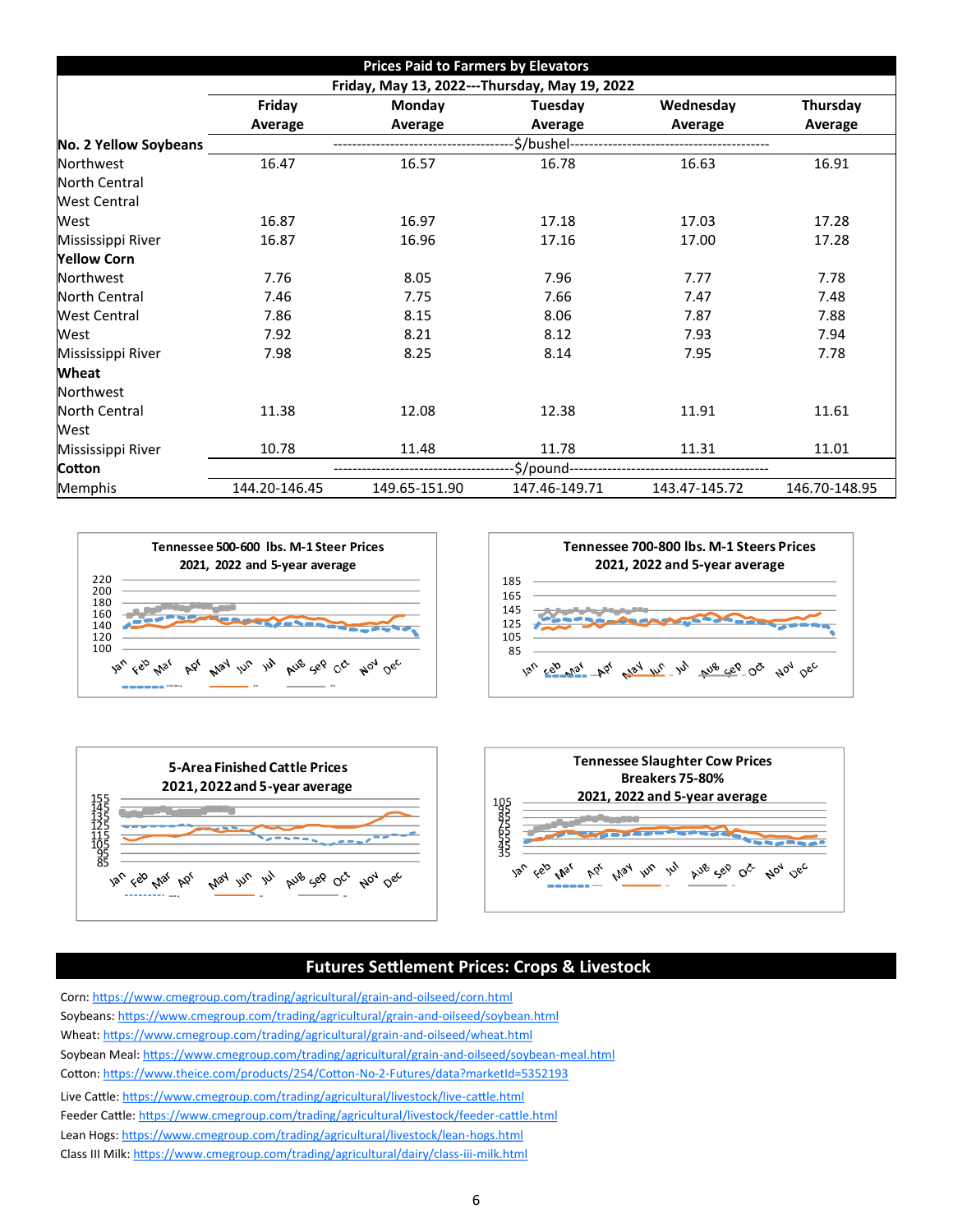|                                  |           |        | Prices on Tennessee Reported Livestock Auctions for the week ending Monday, May 16, 2022 |                  |                  |
|----------------------------------|-----------|--------|------------------------------------------------------------------------------------------|------------------|------------------|
|                                  | This Week |        |                                                                                          | Last Week's      | Year Ago         |
|                                  | Low       | High   | Weighted Average                                                                         | Weighted Average | Weighted Average |
|                                  |           |        |                                                                                          |                  |                  |
| Steers: Medium/Large Frame #1-2  |           |        |                                                                                          |                  |                  |
| 300-400 lbs                      | 175.00    | 210.00 | 195.94                                                                                   | 195.57           | 168.54           |
| 400-500 lbs                      | 170.00    | 202.50 | 183.22                                                                                   | 178.43           | 156.23           |
| 500-600 lbs                      | 160.00    | 184.00 | 170.19                                                                                   | 169.44           | 147.08           |
| 600-700 lbs                      | 144.00    | 170.00 | 156.22                                                                                   | 155.62           | 134.14           |
| 700-800 lbs                      | 138.00    | 155.00 | 143.69                                                                                   | 144.04           | 122.38           |
| Steers: Small Frame #1-2         |           |        |                                                                                          |                  |                  |
| 300-400 lbs                      | 150.00    | 170.00 | 159.72                                                                                   | 160.47           |                  |
| 400-500 lbs                      | 164.00    | 170.00 | 167.25                                                                                   | 171.64           |                  |
| 500-600 lbs                      | 150.00    | 166.00 | 158.04                                                                                   | ---              |                  |
| 600-700 lbs                      | 130.00    |        | 135.00                                                                                   |                  |                  |
| Steers: Medium/Large Frame #3    |           |        |                                                                                          |                  |                  |
| 300-400 lbs                      | 160.00    | 188.00 | 176.34                                                                                   | 180.24           | 148.31           |
| 400-500 lbs                      | 162.00    | 185.00 | 174.93                                                                                   | 165.73           | 141.86           |
| 500-600 lbs                      | 148.00    | 165.00 | 156.56                                                                                   | 152.14           | 134.01           |
| 600-700 lbs                      | 131.00    | 155.00 | 139.68                                                                                   | 144.17           | 125.98           |
| 700-800 lbs                      | 137.00    | 137.00 | 137.00                                                                                   | 132.00           |                  |
| <b>Holstein Steers</b>           |           |        |                                                                                          |                  |                  |
| 300-400 lbs                      |           | ---    | ---                                                                                      | ---              | ---              |
| 500-600 lbs                      |           |        | ---                                                                                      | ---              |                  |
| 700-800 lbs                      |           | ---    |                                                                                          |                  | ---              |
| Slaughter Cows & Bulls           |           |        |                                                                                          |                  |                  |
| Breakers 75-80%                  | 74.00     | 89.00  | 80.76                                                                                    | 80.22            | 67.65            |
| Boners 80-85%                    | 70.00     | 90.50  | 79.68                                                                                    | 78.32            | 67.15            |
| Lean 85-90%                      | 51.00     | 82.00  | 68.01                                                                                    | 66.72            | 59.25            |
| Bulls YG 1                       | 94.00     | 117.00 | 109.01                                                                                   | 108.82           | 92.31            |
| Heifers: Medium/Large Frame #1-2 |           |        |                                                                                          |                  |                  |
| 300-400 lbs                      | 136.00    | 177.00 | 161.72                                                                                   | 164.15           | 137.88           |
| 400-500 lbs                      | 135.00    | 170.00 | 156.88                                                                                   | 157.76           | 133.23           |
| 500-600 lbs                      | 130.00    | 161.00 | 146.62                                                                                   | 147.80           | 126.42           |
| 600-700 lbs                      | 126.00    | 148.00 | 137.50                                                                                   | 136.75           | 116.62           |
| Heifers: Small Frame #1-2        |           |        |                                                                                          |                  |                  |
| 300-400 lbs                      | 144.00    | 152.00 | 147.18                                                                                   | 157.90           |                  |
| 400-500 lbs                      | 138.00    | 140.00 | 139.32                                                                                   | 138.75           |                  |
| 500-600 lbs                      |           | ---    | ---                                                                                      | 124.08           |                  |
| 600-700 lbs                      |           |        | ---                                                                                      | 106.00           |                  |
| Heifers: Medium/Large Frame #2-3 |           |        |                                                                                          |                  |                  |
| 300-400 lbs                      | 132.50    | 164.00 | 148.43                                                                                   | 146.59           | 128.29           |
| 400-500 lbs                      | 120.00    | 157.00 | 147.31                                                                                   | 149.05           | 127.02           |
| 500-600 lbs                      | 122.00    | 156.00 | 140.79                                                                                   | 135.50           | 118.30           |
| 600-700 lbs                      | 117.50    | 132.50 | 127.38                                                                                   | 126.29           | 103.12           |

Cattle Receipts

This week: 5,420 Week ago: 6,440 Year ago: 4,341

Link to report: [https://www.ams.usda.gov/mnreports/ams\\_2063.pdf](https://www.ams.usda.gov/mnreports/ams_2063.pdf)